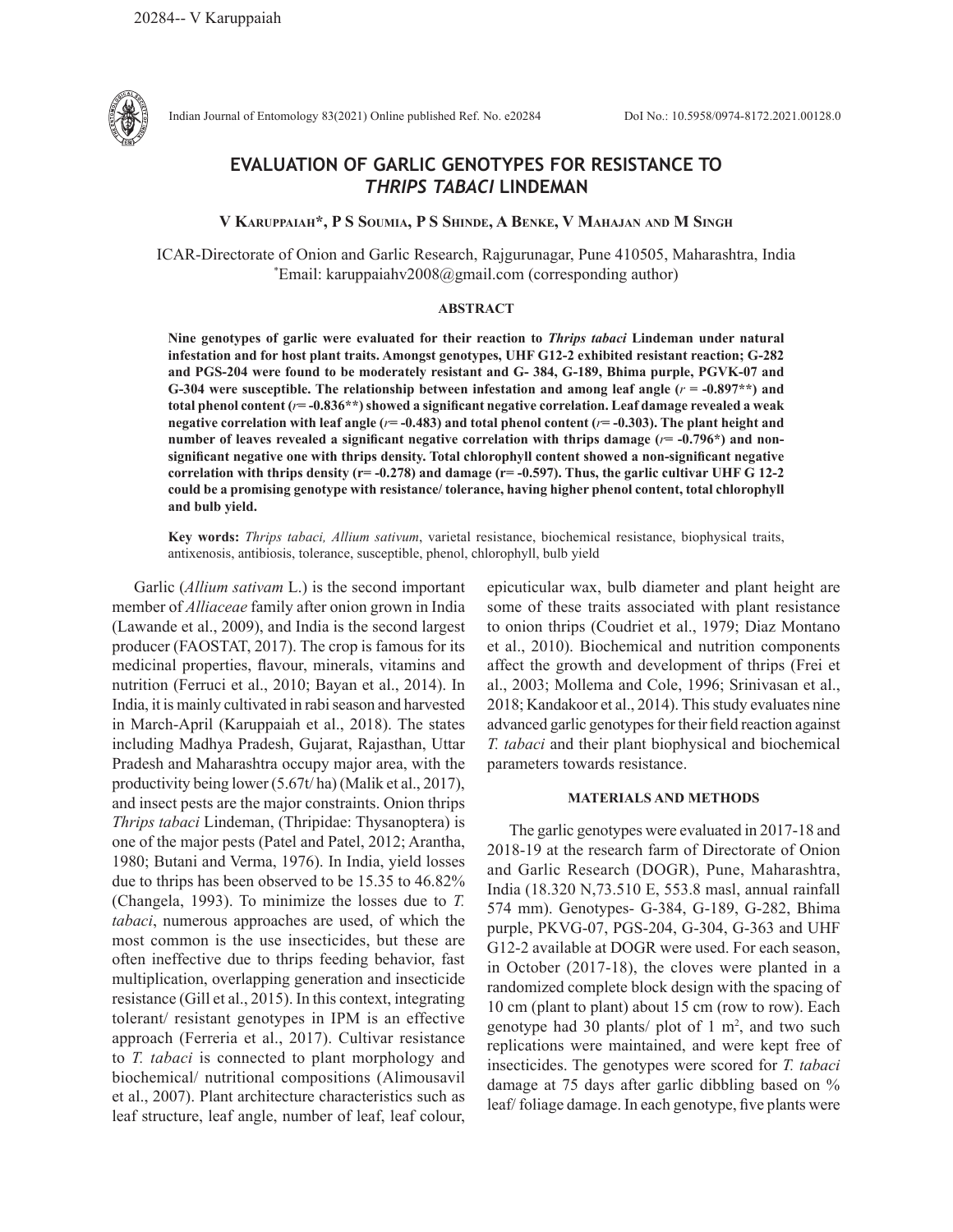selected and observed for foliage damage and scored for thrips damage using  $1-5$  scale:  $1=1-20\%$  leaf area damaged;  $2 = 21 - 40\%$  leaf area damages;  $3 = 41 - 60\%$ leaf area damaged; 4= 61-80% leaf area damaged; 5= 81-100% leaf area damaged (AINRPOG, 2015). The mean score of these were further taken for categorizing the genotypes as  $0-1$ = highly resistant (HR),  $1.1-2=$ resistant  $(R)$ , 2.1-3= moderately resistant  $(MR)$ , 3.1-4= Susceptible (S), 4.1-5= Highly Susceptible (HS). The population density of thrips (nymphs and adults) for each genotype was recorded at 30, 45, 60 and 75 days after dibbling (Karuppaiah et al., 2018).

The leaf angle was recorded using a protractor by measuring the angle between two completely matured leaves (da Silva et al., 2015). The plant height was measured with measuring scale from bottom region to tip of the leaf; number of leaves/ plant, and cloves/ bulb were observed for from five plants and cloves. Measurements of all the plant characteristics were taken in 75 days old plants. Biochemical parameters viz., total phenol content was estimated in the leaf- from fresh sample collected at 75 days old plants and cloves that are separated from bulbs collected immediate after crop harvest, respectively. Total phenols were determined calorimetrically using a folin-ciocalteu reagent (Pinelo et al., 2004). The samples were extracted using 1 g of leaf sample crushed in 10 ml of 80% methanol. Then, the extracts were filtered with cheesecloth to remove the solid debris. Tenfold diluted folin-ciocalteu reagent (1 ml) and 7.5% sodium carbonate (0.8 ml) and methanolic extract (0.2 ml) were mixed and after heating at 45°C for 15 min in water bath, the absorbance was measured at 765 nm against a blank. The phenolic content was reported as gallic acid equivalent/ g fresh weight. The total chlorophyll was measured in 0.05g (w) of leaf sample in 10 ml (V) DMSO (dimethyl sulfoxide) by non-maceration method (Hiscox and Israelstam, 1979). Absorbance was recorded at 645 and 665 nm, and then total chlorophyll was estimated after Arnon (1949). The harvested bulbs were subjected to field curing for three days followed neck cutting for the separation from foliage. The total bulb yields (kg/ plot) were estimated and expressed in t/ ha. The data on thrips numbers, leaf angle, number of leaves, plant height, numbers of clove, leaf phenol content and bulb yield were subjected to square root transformation before analysis. Further, data were analyzed by one-way ANOVA using SPSS v.16 software followed by mean comparison using Tukey's HSD test (p=0.05). Correlation coefficients between thrips density and plant physical and biochemical

constituents in genotypes were also determined.

## **RESULTS AND DISCUSSION**

The data on thrips infestation in garlic genotypes presented in Table 1 reveals that regardless of the year, more density was observed in 2017-18 compared to 2018-19. The pooled data on damage, and thrips incidence revealed that genotype Bhima purple (56.3 thrips/ plant) followed UHF G12-2 (59.4 thrips/ plant) were the least affected; UHF G12-2 is the least damaged (score of 1.8), and thus categorized as resistant, and PGS-204 as moderately resistant. Genotype G-363 was categorized as highly susceptible; and G-384, G-189, G-282, Bhima purple, PKVG-07 and G 304 and were grouped as susceptible. The leaf angle, number of leaves and cloves, and the total phenol and chlorophyll contents in genotypes revealed significant differences-Bhima purple (23.2°) and UHF G12-2 (21.8°) revealed broader leaf angle; and maximum number of cloves (16.3/ bulb) was observed in G-189 and the least was in genotypes G-384 and G-304. The phenol content was maximum with Bhima purple (107.7 mg/ g of GE/ g fresh weight) followed by UHF G12-2 (92.2 mg/ g of GE/ g fresh weight); and total chlorophyll content was maximum with UHF G12-2 (2.62 mg/ g) followed by G-282 (1.91 mg/ g).

The correlation coefficient between the leaf angle and the thrips density showed a highly significant negative relation ( $r = -0.897$  p<0.001). The phenol content showed a highly significant negative correlation  $(r=-0.836 \text{ p} < 0.001)$  with thrips density. Thrips damage showed a non-significant negative correlation with all the parameters except plant height. Total chlorophyll content showed a non-significant negative correlation with thrips density and damage. Genotype UHF G 12-2 gave the maximum bulb yield  $(6.7 \t{t} \text{ ha})$  (Table 1). Maximum bulb yield observed in the resistant/ tolerant genotypes is probably be due to foliage compensation mechanism. The higher chlorophyll content, phenol content and a wider leaf angle determined in UHFG 12-2 appears to be important in determining field tolerance to thrips. An adverse impact of wider leaf angle and the phenol content on thrips density had been earlier reported. These present results corroborate with the earlier reports (Alimousavi et al., 2007; Gadad et al., 2014; Kandakoor et al., 2014). Thus, the genotype, UHF G 12-2 found to be tolerant under natural infestation, could be used in future garlic improvement. The traits, leaf angle, phenol content and chlorophyll content are well correlated with plant resistance to *T. tabaci*.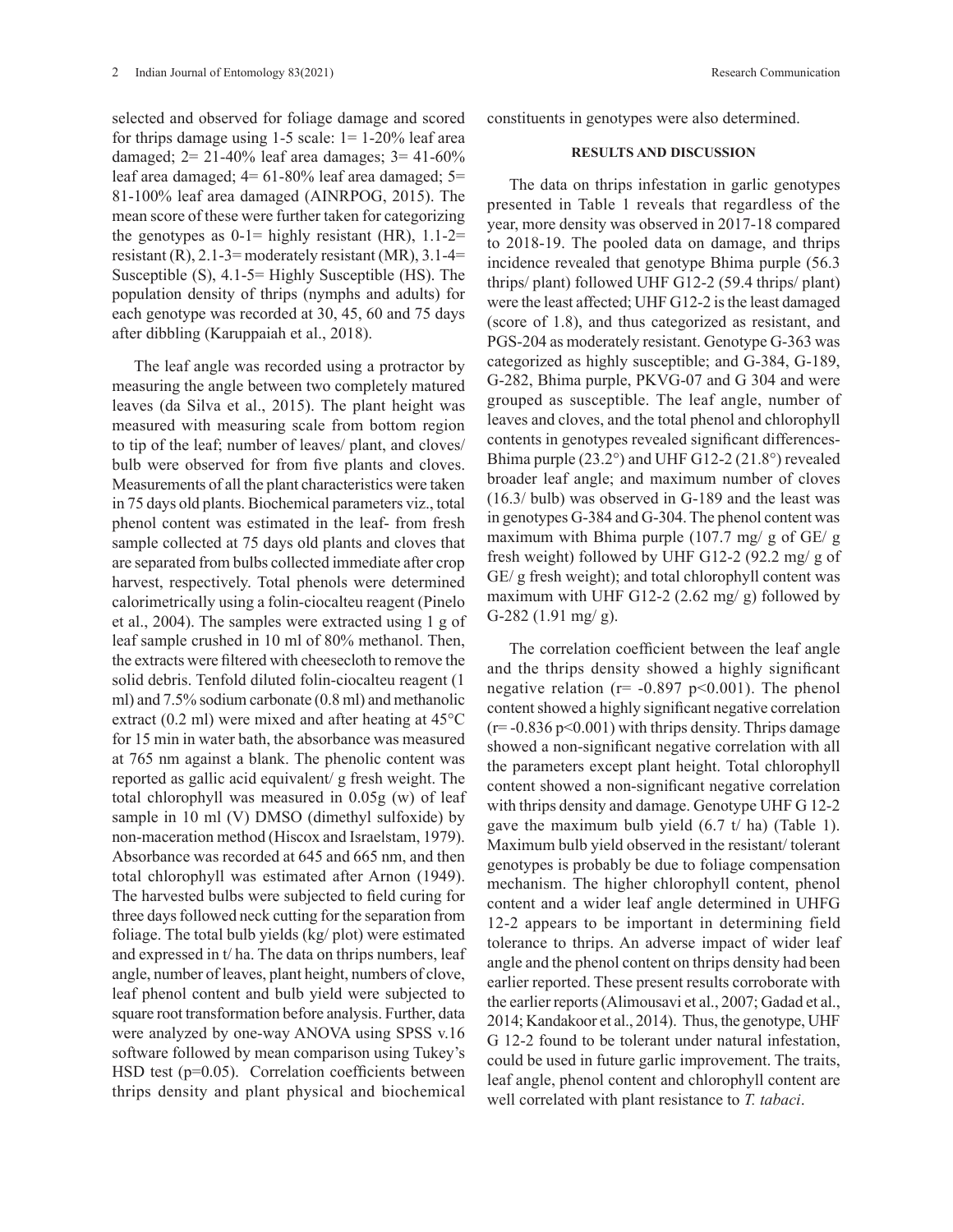| Genotype                                                |                    | 2017-18         |                    | 2018-19         |                         | Pooled          |                                             | Plant physical traits              |                        |                        |                                 | <b>Biochemical</b> traits               | Reaction                            | Yield             |
|---------------------------------------------------------|--------------------|-----------------|--------------------|-----------------|-------------------------|-----------------|---------------------------------------------|------------------------------------|------------------------|------------------------|---------------------------------|-----------------------------------------|-------------------------------------|-------------------|
|                                                         | Thrips/<br>plant   | Damage<br>score | Thrips/<br>plant   | Damage<br>score | Thrips<br>plant         | Damage<br>score | angle (°)<br>Leaf                           | height<br>Plant<br>$\binom{cm}{ }$ | No. of<br>leaves       | No. of<br>cloves       | $(Leaf)^*$<br>content<br>Phenol | chlorophyll mg<br>g dry weight<br>Total | on mean<br>damage<br>based<br>score | t/a               |
| $G-384$                                                 | 48.3 <sup>ab</sup> |                 | 84.0 <sup>d</sup>  |                 | 66.2 <sup>cd</sup>      |                 | 17.7 <sup>a</sup>                           | 30.8 <sup>ab</sup>                 | 6.7 <sup>b</sup>       | $5.4^\mathrm{a}$       | $61.5^{a}$                      | 141 <sup>d</sup>                        | S                                   | $\frac{4}{4}$     |
| $G-189$                                                 | 52.1 <sup>b</sup>  |                 | $81.4^{d}$         |                 | 66.7 <sup>d</sup>       | 3.9             | 17.7 <sup>a</sup>                           | $31.8^{ab}$                        | 6.5 <sup>b</sup>       | $16.3^{b}$             | $65.5$ <sup>ab</sup>            | $1.91^{b}$                              | S                                   | $\frac{4}{3}$     |
| $G-282$                                                 | 43.5ª              | 2.6             | 78.0c <sup>d</sup> |                 | $60.4$ $\mathrm{^{ab}}$ |                 | $20.3^{bc}$                                 | 29.8 <sup>b</sup>                  | 6.4 <sup>b</sup>       | 13.3 <sup>b</sup>      | $75.5^{\text{abc}}$             | $1.74^{\circ}$                          | S                                   | 1.2 <sup>ab</sup> |
| <b>B.</b> Purple                                        | 48.8 <sup>ab</sup> | 3.8             | 63.7 <sup>a</sup>  | 2.6             | 56.3ª                   | 3.2             | 23.2 <sup>d</sup>                           | $27.9$ <sup>bc</sup>               | 6.3 <sup>b</sup>       | $12.7^b$               | 107.7°                          | 1.42 <sup>d</sup>                       | S                                   | 1.6 <sup>ab</sup> |
| PKVG-07                                                 | $53.3^{b}$         | 2.6             | 82.0 <sup>d</sup>  |                 | 67.7 <sup>d</sup>       | 3.4             | 18.6a <sub>b</sub>                          | $27.8^{\circ}$                     | 6.2 <sup>b</sup>       | $15.7^b$               | $86.0^{\circ}$                  | $1.12$ <sup>e</sup>                     | S                                   | 0.4 <sup>b</sup>  |
| PGS-204                                                 | 50.9 <sup>bc</sup> | 2.2             | $71.5^{bc}$        | 3.8             | 61.2 <sup>abc</sup>     | 3.0             | 18.8a <sup>b</sup>                          | $31.5^{ab}$                        | 6.8 <sup>b</sup>       | $13.4^{b}$             | 67.5ª                           | 1.13 <sup>e</sup>                       | ЙK                                  | 0.9 <sup>ab</sup> |
| $G-304$                                                 | 47.4ab             | 2.4             | $72.1^{bc}$        | 4.8             | 64.4bcde                | 3.6             | $18.4^{ab}$                                 | 29.9 <sup>b</sup>                  | 6.0 <sup>ab</sup>      | 5.4 <sup>a</sup>       | $72.5^{\rm ab}$                 | 1.36 <sup>d</sup>                       | S                                   | 1.0 <sup>ab</sup> |
| $G-363$                                                 | 43.1ª              | $\frac{5}{3}$   | 82.1 <sup>d</sup>  |                 | 62.6 <sup>bed</sup>     | $4.7$           | $18.5^{ab}$                                 | 24.7°                              | 5.4 <sup>a</sup>       | $6.6^{\circ}$          | 77.5 <sup>abc</sup>             | 1.32 <sup>d</sup>                       | ЯH                                  | 0.4 <sup>b</sup>  |
| <b>UHFG12-2</b>                                         | $51.6^{b}$         | 1.8             | $67.2^{ab}$        |                 | 59.4 <sup>ab</sup>      | 1.8             | 21.8 <sup>cd</sup>                          | 35.6ª                              | 6.8 <sup>b</sup>       | 14.6 <sup>b</sup>      | $92.2^{bc}$                     | $2.62^{a}$                              | ≃                                   | $6.7^{\rm a}$     |
| Correlation co-efficient between thrips damage, density |                    |                 |                    |                 |                         |                 | and plant physical & biochemical parameters |                                    |                        |                        |                                 |                                         |                                     |                   |
| Thrips damage                                           |                    |                 |                    |                 |                         |                 | $-0.483$ <sup>ns</sup>                      | $-0.796*$                          | $-0.490$ <sup>es</sup> | $-0.444$ <sup>ns</sup> | $-0.303$ <sup>ns</sup>          | $-0.278$ <sup>ns</sup>                  |                                     |                   |
| Thrips density                                          |                    |                 |                    |                 |                         |                 | $-0.897**$                                  | $0.080$ <sup>ns</sup>              | $0.192^{ns}$           | $-0.060$ <sup>ns</sup> | $-0.836***$                     | $-0.597$ <sup>ns</sup>                  |                                     |                   |

Evaluation of garlic genotypes for resistance to *Thrips tabaci* Lindeman 3 V Karuppaiah et al.